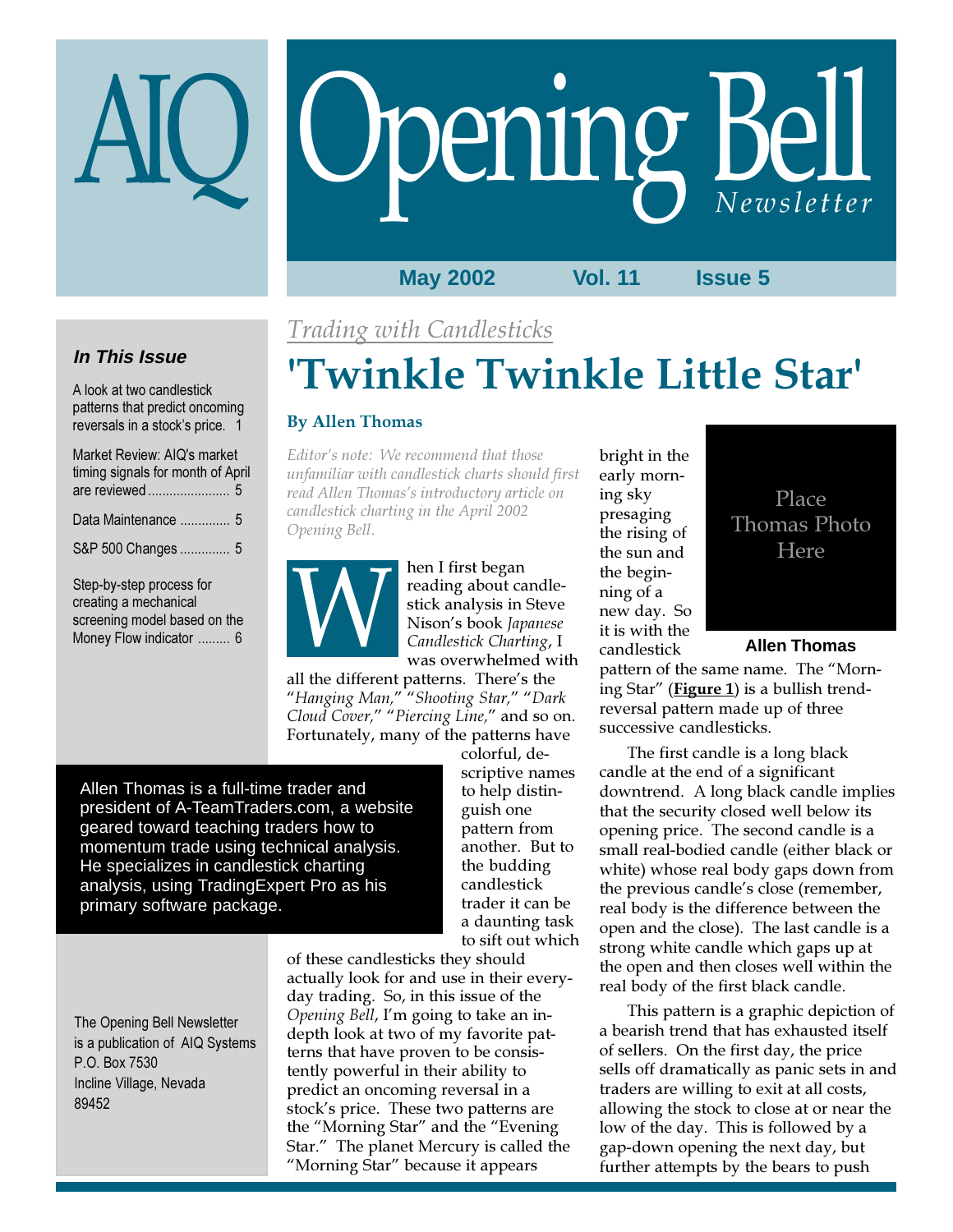

**Figure 1.** Morning Star and Evening Star trend reversal patterns

prices lower stalls with a very narrow trading range. The final day signifies the coup by the bulls as prices not only gap up in a breakaway manner, but also push off their opening lows to close much higher, no doubt spurred on by some degree of short covering.

Before we take a look at some charts, there are a few additional criteria that will help to further enhance the reliability of the Morn-

to push prices loftier still in coming days. Fourth, when the middle candle is a "Doji"

ing Star pattern. First, the longer the real bodies of both the first and final candles, the more powerful is the expected reversal. Second, although a gap-up on the final candle is not always present, when you see one it does increase the odds of this pattern working. Third, the higher the volume on the final candle, the

higher the conviction is of the bulls

reversal to be more significant (a Doji is when the open equals the close).

**Figure 2** shows an hourly chart of Emulex (EMLX) during the end of February and beginning of March 2002. After trading laterally between \$36 and \$37, the price took a nosedive down to the \$31 area where it found support and formed a decent looking Morning Star pattern. Note that we don't have a true gapdown between the close of the first long black candle and the following small white one, but the pattern is certainly close enough to be a Morning Star.

Following the formation of the pattern, prices consolidated between \$32 and \$33 before breaking from

"In my experience, I've found the best place to take a long position after the Morning Star is to wait until the security has retraced about 30% to 50% into the length of the large white candle's real body."

candle, you can generally expect the



**Figure 2.** Candlestick chart of Emulex with Morning Star trend reversal pattern

this small descending trendline (further confirmation of the trend change) the following day with a breakaway gap that saw the stock run up nearly \$6 before cooling off.

Notice that the decline in price prior to the Morning Star pattern was pretty steep and rapid. When you see that type of selling followed by a Morning Star formation, you can anticipate a more significant bounce in price.

The chart in Figure 2 also calls attention to an important point regarding where to enter after the appearance of one of these candles. In my experience, I've found the best place to take a long position after the Morning Star is to wait until the security has retraced about 30% to 50% into the length of the large white candle's real body. This simply reduces your risk, as your stop is closer than if you were to enter at the very opening of the next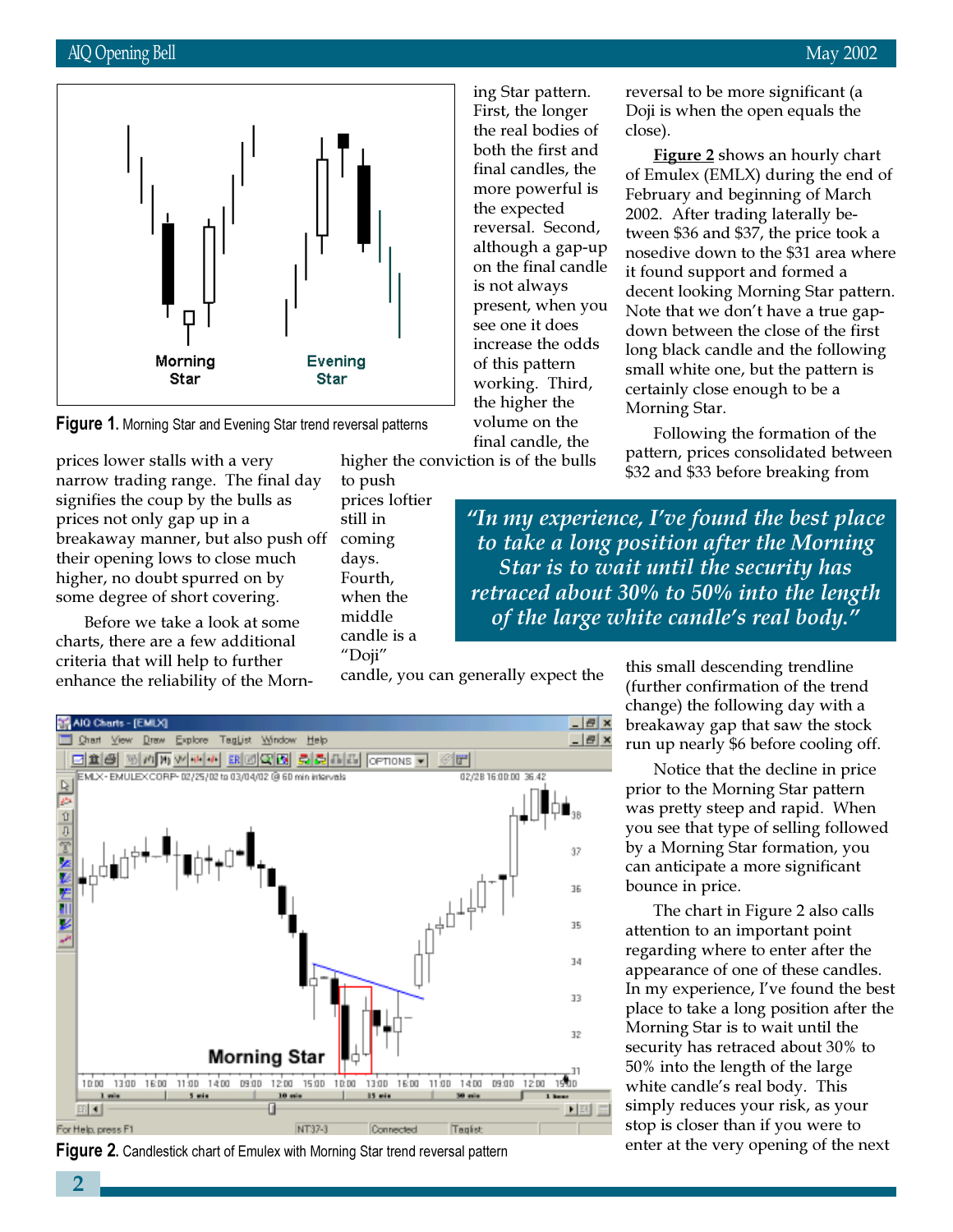candle. It also serves to make it easier to get your order filled versus trying to buy as the price continues its ascent.

**Figure 3** demonstrates the concept of waiting for a retracement back into the pattern before buying. Mid February saw Compuware (CPWR) shed about 20% of its price in the week prior to the development of this bullish Morning Star pattern. However, it wasn't until four trading sessions later that a "buy" signal fired. This occurred when the price finally retraced around 50% of the white candle's length before finding intra-day support. The stock then moved rapidly upwards, adding over \$2 in as many days.

Note in Figure 3 the lower shadows of the first and second candles of our Morning Star pattern. Do you see how much longer they are in relation to any of the lower shadows in the previous trading sessions? This shows a general sense of support at these lower prices and failure of the bearish camp to push prices any lower, adding overall validity to the bullishness of the pattern.

I've covered where to buy but what about stops? Another concept to remember with Morning Stars is that the low of the pattern (usually the lower shadow of the second candle) will serve as a level of support in future retracement. So, I place my stops just a tick or two below the low point of the Morning Star pattern. If the price falls below that low, then it has broken through support and a new up trend is improbable. In Figure 3, waiting first for the retracement in order to buy decreases the amount of risk you are taking due to the shortened interval to the stop loss just underneath the low of the pattern.

The bearish counterpart to the Morning Star is, of course, called the "Evening Star" (see Figure 1). Just like Venus in the night sky, the Evening Star can be looked upon to

#### May 2002 AIQ Opening Bell



Figure 3. Candlestick chart of Compuware showing Morning Star trend reversal pattern followed by price retracement before rapid upturn.

herald the arrival of darkness, and lower prices to come. This trio of candles is found at the end of an up trend, and sometimes at the tail of a lateral congestion band. As with all candlestick reversal patterns, the longer and steeper the trend preceding the pattern, the more significant is the expected reversal. An Evening Star on a 15-minute chart will have far less impact on the overall trend than one on a daily or weekly chart.

Author Steve Nison likens this



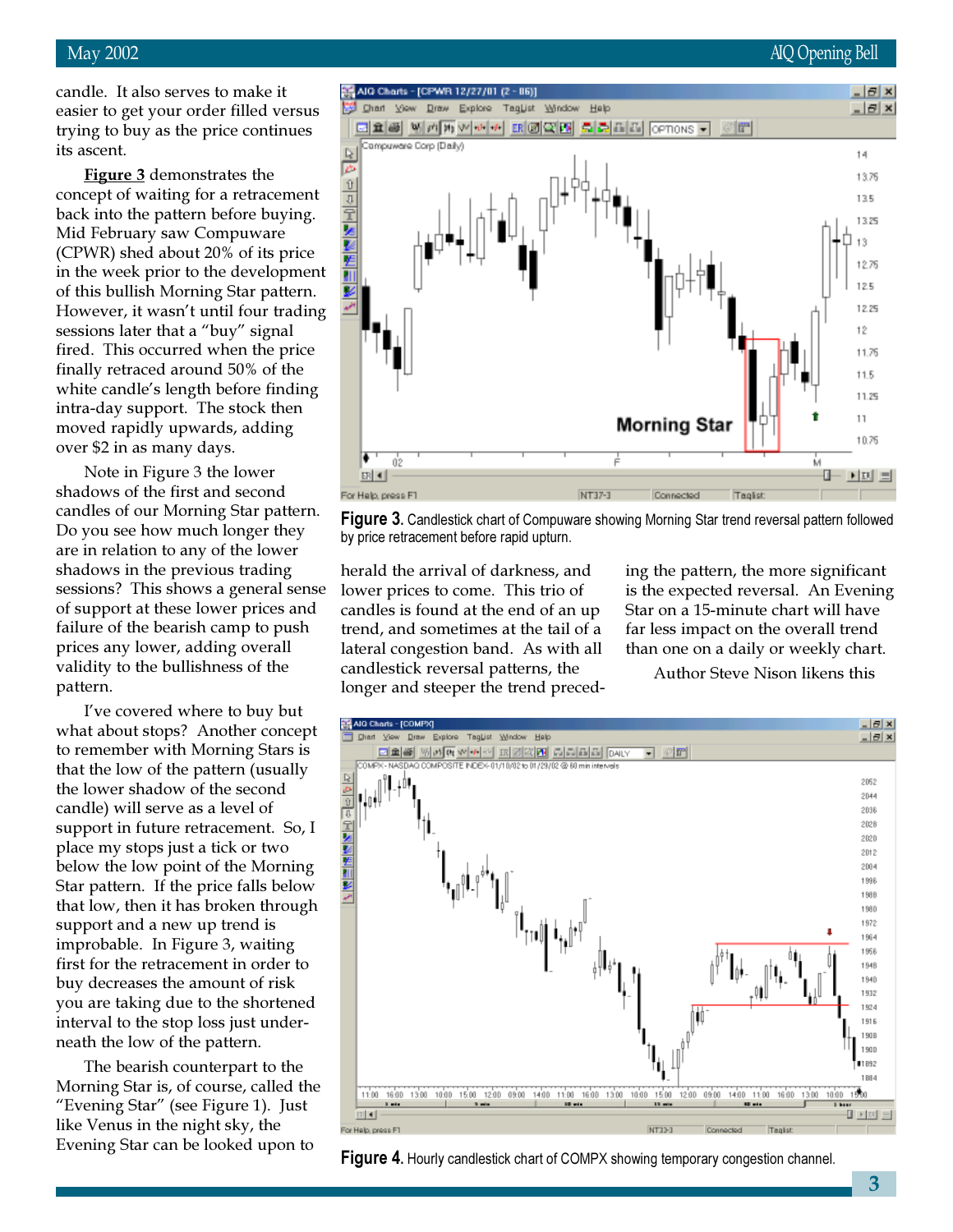#### AIQ Opening Bell May 2002

candle) to red (the black candle pattern to a traffic light. A traffic light goes from green (bullish white candle), to yellow (the small bodied confirming the up trend is over). Evening Stars are potent callers of market tops, and often serve as resistance levels for future rallies.

During the second half of January this year, the NASDAQ had been in a steady decline (**Figure 4**) when a lateral trading band of congestion developed between the 1925 and 1960 area. On two separate occasions the price had turned downward off the upper trendline. When the price began moving upward off its support, this hourly chart gave little indication of whether the index was going to break free above this channel or travel south again to test the lower support.

Figure 5 shows the final failed attempt at breaking the 1960 area of resistance on a 15-minute time frame. The opening three candles on January 29 show a very cleanly formed Evening Star pattern with gaps between all three candles' real bodies. The ensuing decline this time pushed through the 1925 support and signaled a continuation

## AIQ Opening Bell Newsletter

David Vomund, Publisher G.R. Barbor, Editor P.O. Box 7530 Incline Village, NV 89452

AIQ Opening Bell does not intend to make trading recommendations, nor do we publish, keep or claim any track records. It is designed as a serious tool to aid investors in their trading decisions through the use of AIQ software and an increased familiarity with technical indicators and trading strategies. AIQ reserves the right to use or edit submissions.

While the information in this newsletter is believed to be reliable, accuracy cannot be guaranteed. Past performance does not guarantee future results.

For subscription information, phone 1-800-332-2999 or 1-775-831-2999.

© 1992-2002, AIQ Systems



Figure 5. Hourly COMPX candlestick chart with Evening Star pattern followed by price decline

of the prior downtrend. To a candle enthusiast, the first 45 minutes of the day were all that was needed to abandon any notion of higher prices in the immediate future.

Although the retracing candle that followed failed to reach into the 50% area of the final

black candle, the same principles of waiting for retracement and stop-loss levels apply to the Evening Star as the Morning Star.

Those wishing to short (or abandon a long) should wait until there is some upward movement of the candle following an Evening Star pattern. Since an Evening Star pattern sets a level of resistance, stop loss orders should be placed just above the highest upper shadow of the three-candled pattern.

**Figure 6** is a 15-minute chart of Qlogic (QLGC) in April of this year. It shows how the high of an Evening Star pattern can serve as future resistance to any rally. It also shows why I use just *beyond* that level for

our stops.

After a large intra-day gap down, QLGC staged a rally to attempt to close the gap. A nice Evening Star pattern popped up on the  $15<sup>th</sup>$ . The following candle retraced upwards nicely into the

"Just like Venus in the night sky, the Evening Star can be looked upon to herald the arrival of darkness, and lower prices to come."

> black real body, but rather than selling off hard, prices simply consolidated around \$48 through the rest of the trading session.

The following day saw more buying on a gap-down opening that pushed prices up to, but not over, the high of the Evening Star pattern. When prices moved under \$47.50, it gave confirmation to the Evening Star's bearishness via a Double Top. Don't you wish all your charts unfolded this nicely? Had the price been able to take out the high of the Evening Star, then the Evening Star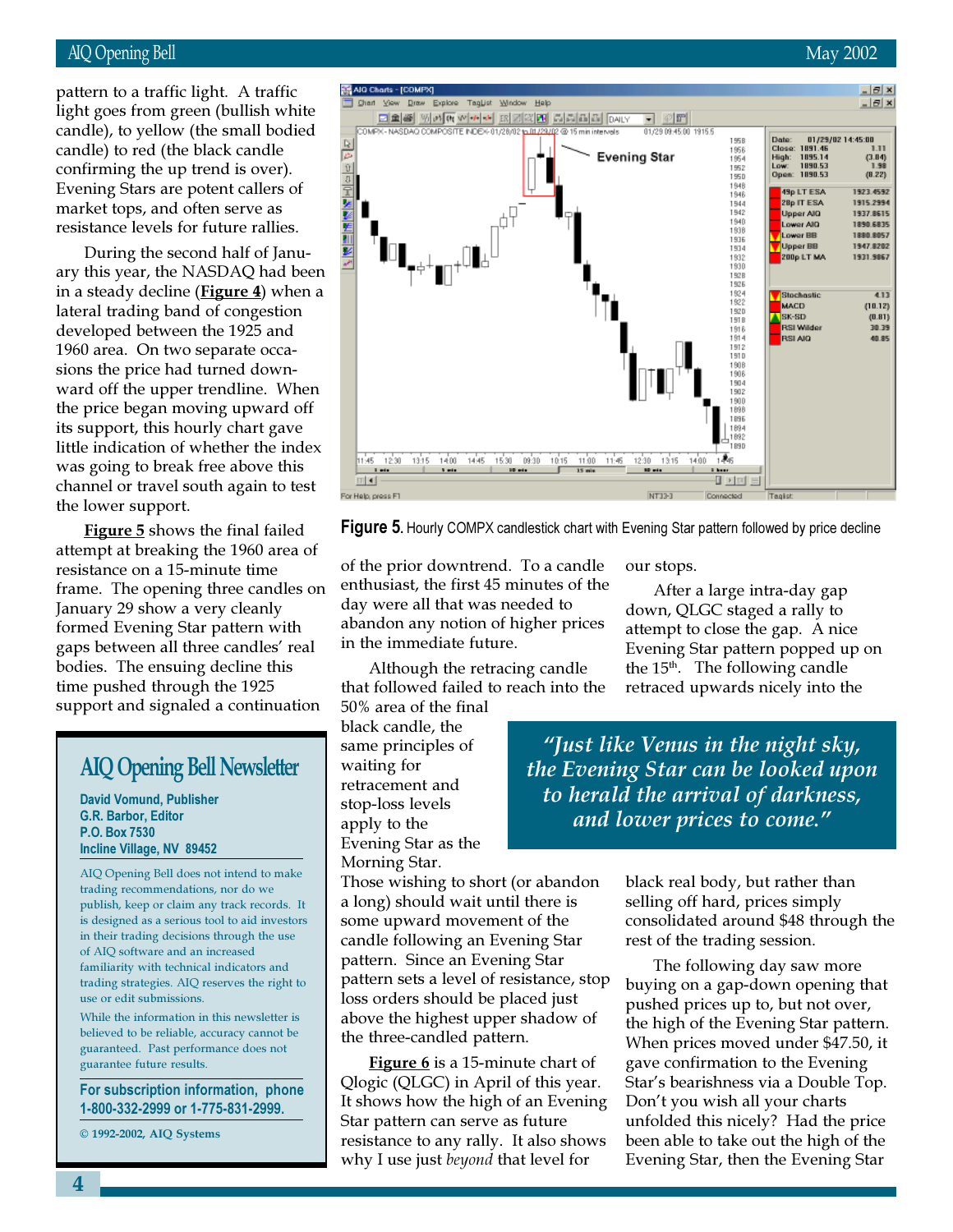#### May 2002 AIQ Opening Bell

topping pattern would be invalidated and shorts would be covered.

As with all other candlestick patterns, the more information you have to corroborate a trend reversal, the greater your success will be. Watch for these patterns to develop at prior levels of resistance and support. Look for confirmation with your favorite momentum indicators.

Feel free to contact me on my website and I'll happy to answer any questions you might have including interpretation of a specific candlestick formation you're seeing. Good luck and happy hunting!

For more details on how using candlestick analysis can help to improve your trading, and for further examples of Morning / Evening Star patterns in action, visit the A-TeamTraders website at: www.A-TeamTraders.com.



**Figure 6.** Qlogic 15-min. chart with Evening Star pattern. Price retraces to resistence level forming double top before selling off.

#### STOCK DATA MAINTENANCE

#### The following table shows stock splits and other changes:

| <b>Stock</b>       | Ticker      | Split | Approx. Date |
|--------------------|-------------|-------|--------------|
| P.F. Chang's China | <b>PFCB</b> | 2:1   | 05/02/02     |
| Option Care Inc.   | <b>OPTN</b> | 5:4   | 05/02/02     |
| Darden Restaurants | DRI         | 3:2   | 05/02/02     |
| Best Buy           | <b>BBY</b>  | 3:2   | 05/13/02     |
| Fastenal Co.       | FAST        | 2.1   | 05/13/02     |
| Maxwell Shoe       | <b>MAXS</b> | 3:2   | 05/20/02     |

#### Trading Suspended:

APW Ltd. (APW), Budget Group (BD), Comdisco Inc. (CD), GenTek Inc. (GK), Intimate Brands (IBI), J2 Communications (JTWO), Kaiser Aluminum (KLU), NTL Corp (NLI)

#### Name Changes:

Minnesota Mining & Manuf. (MMM) to 3M Co. (MMM) PanCanadian Energy (PCX) to EnCana Corp. (ECA)

#### **S&P 500 Changes**

**Changes to the S&P 500 Index and Industry Groups:**

IMS Health (RX) moves from the Diversified Commercial Services (SERVICED) group to Health Care Distributors & Services (HEALTHSS).

Convergys Corp (CVG) moves from the Diversified Commercial Services (SERVICED) group to Data Processing Services (SERVICEP).

#### **Market Review**

In April, the S&P 500 index lost 6.1% and the Nasdaq Composite lost 8.5%. Government data signs pointed to a renewing economy but that didn't spill over into corporate profits.

The AIQ timing model has been ineffective in this market. It registered five market timing buy signals in April -- on April 3, 15, 16, 18, and 24. Yet the market continued its decline. At the end of the month, the Nasdaq had broken down; its chart showed lower lows. The S&P 500, however, was at the bottom of its trading range.

## **All Day Seminars with AIQ Chief Analyst David Vomund**

August 23rd, San Francisco October 23rd, New York

For more information visit **www.aiqsystems** or call **800-332-2999**.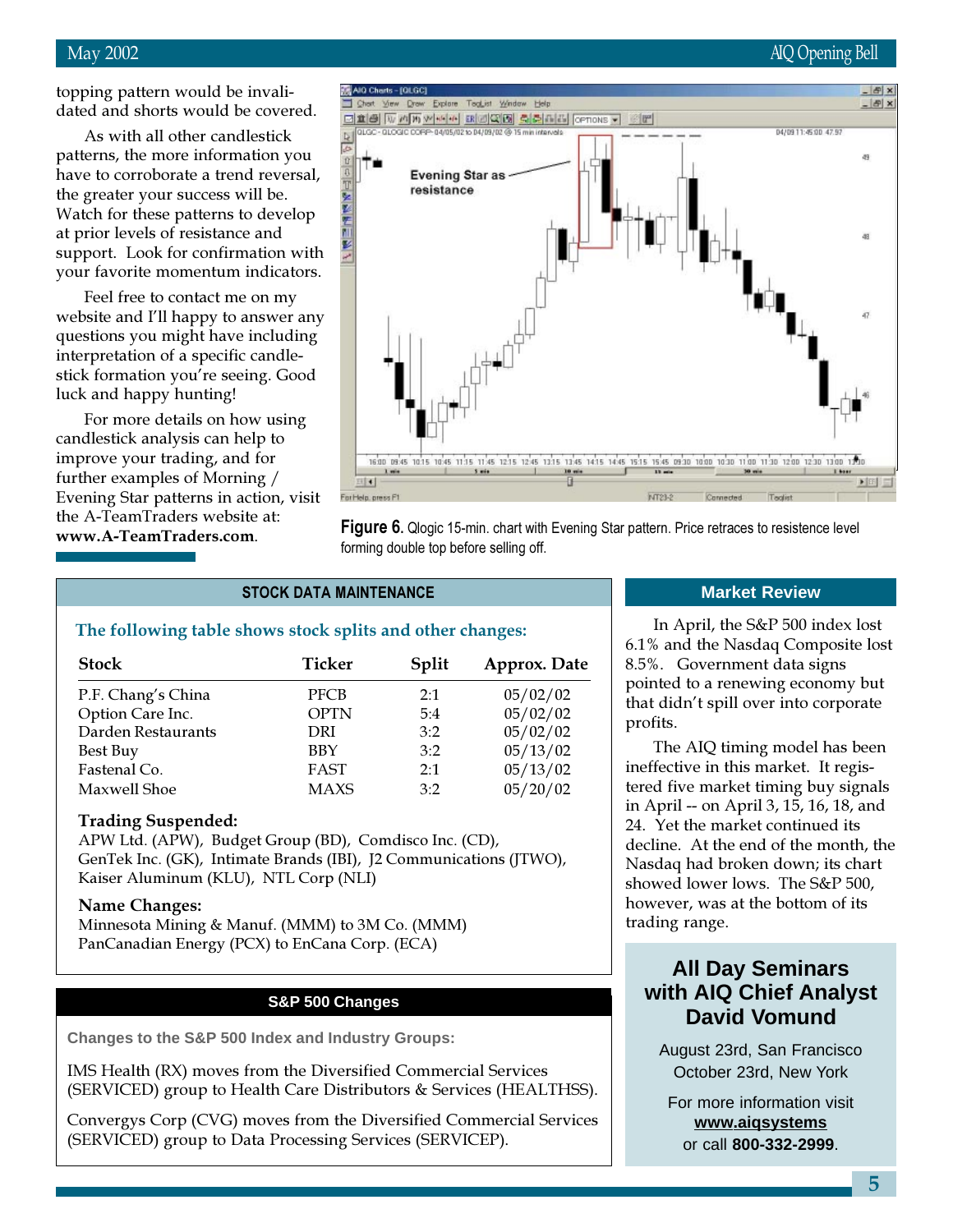

# Step-by-Step Process: Creating a Mechanical Trading Model Based on the Money Flow Indicator

#### By David Vomund

DAVID VOMUND

In the April Opening B<br>
we introduced an Ex<br>
Design Studio model<br>
designed to find stoc<br>
with attractive Mone<br>
Flow indicators. For people like n the April Opening Bell, we introduced an Expert Design Studio model designed to find stocks with attractive Money myself who place considerable importance on this indicator, this model serves as a great time-saver. Each day it provides a list of stocks that have positive divergences in their Money Flow indicators and whose Money Flow indicators have been strong for the last six months. With this list of stocks, we can perform further analysis by looking at the chart patterns of the stocks as well as other indicator readings.

of trades and hopefully increase the overall return.

The first step in creating a fully mechanical Money Flow trading model was to test the individual rules from the April model, making them more restrictive and increasing the effectiveness of their selections.

#### Persistence of Money Flow rule

The most effective rule from the April model was the Persistence of Money Flow rule. This rule required the Volume Accumulation Percent indicator to be above zero at least 80% of the time in the previous six months. An Expert Design Studio backtest over the last two years of the Persistence of Money Flow rule

> showed 5056 trades with an average annual return on investment (ROI) of 10.08%.

Note: In this and all other tests in this article, we used a fixed 30-day holding period on a database of about 2100 stocks. Only those stocks with prices greater than \$10

and volumes greater than 100,000 were considered for purchase.

With 5056 trades, we could make the Persistence of Money Flow rule more restrictive, hoping for even better results. We changed the rule to require the Volume Accumulation Percent indicator to be above zero at least 90% of the time in the last six months. This corresponds to the default for the Persistence of Money Flow report. After this change, the number of trades dramatically fell to

1879 and the average annual ROI increased to 13.29% (Figure 1). This is the foundation of our mechanical Money Flow trading model.

#### Pause rule

The April model had a rule that required the stock to pause for at least ten days. Specifically, the rule stated that the highest close in the last three days was less than the highest value in the previous seven days. Testing this rule combined with the Persistence of Money Flow rule found 1785 trades with an average annual ROI of 13.85. Comparing this to Figure 1, we see that the Pause rule only lowered the number of trades by 94 trades and slightly increased the overall return.

We tested several variations to the Pause rule. For example, we searched for recent consolidations by requiring a less than 10% difference between the high and low prices of stocks. Results were worse.

In the end, we kept the Pause rule just as used in the April model. This rule does not play a prominent role in the model.

#### Money Flow rule

The April model required the Money Flow indicator to be hitting a 120-day high. Combining this rule with the Pause rule denotes a positive divergence in the Money Flow indicator. That is, the stock is not hitting a new high but its Money Flow indicator is. Running this rule combined with the Persistence of Money flow rule showed 1271 trades with an average annual return of 9.6%.

We included this rule in the

"The process of creating our mechanical Money Flow model is outlined in this article. It is useful to understand the process because those who create their own trading models will follow the same steps."

The April model was designed to provide trading ideas. This month, we will refine the model and create a fully mechanical trading model based on the Money Flow indicator.

Since the April model was designed to give trading ideas, it found a large list of stocks. A threeyear backtest of this model showed 2059 trades. With that many trades, we can tighten the technical buy rules and thereby lower the number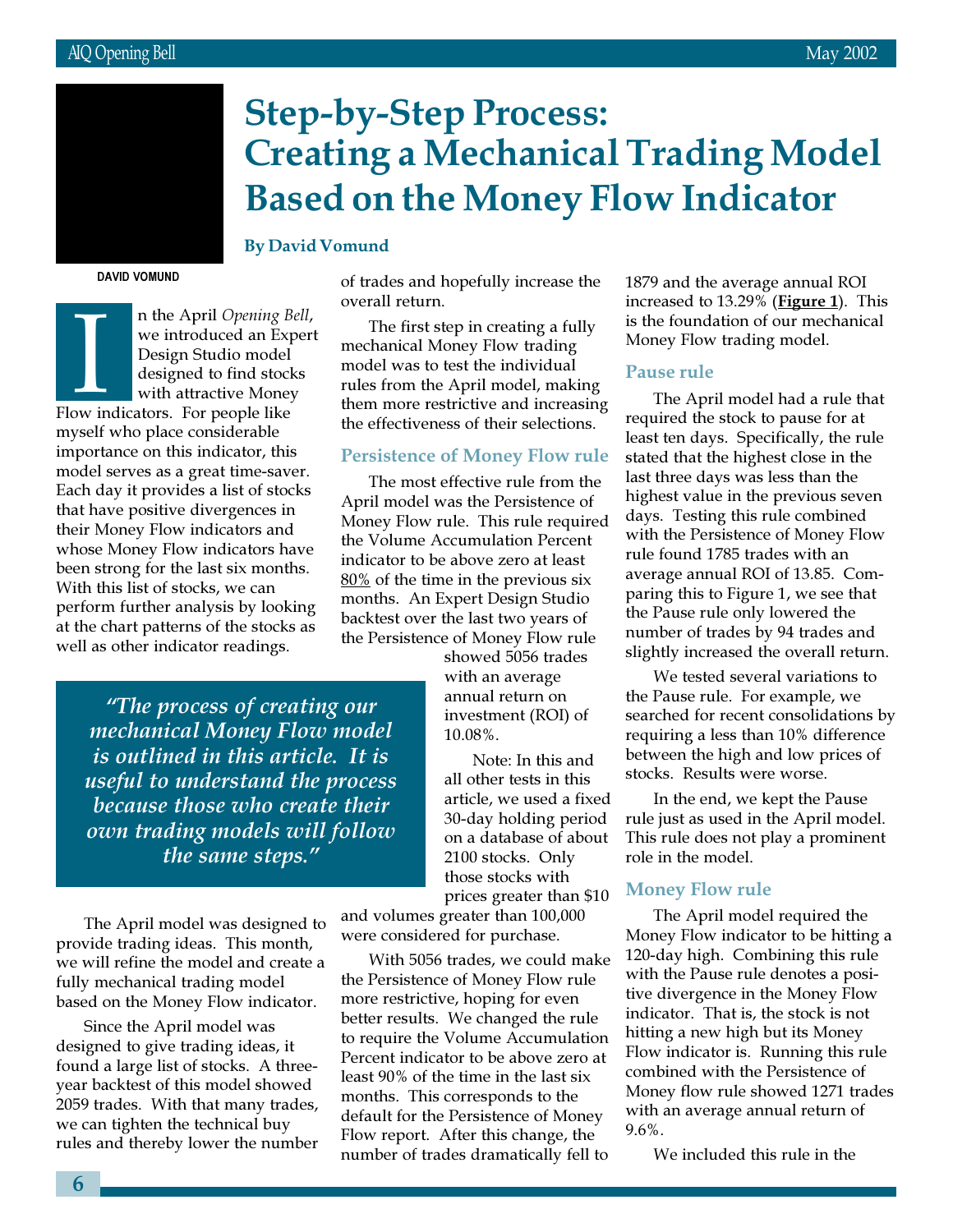#### May 2002 AIQ Opening Bell

April model because we wanted to find stocks with very strong Money Flow indicators. In creating a fully mechanical model, however, this rule needed to be changed. As is, this rule reduced the number of trades and lowered the overall return.

Instead of requiring the Money Flow indicator to be hitting a new high, we found the indicator's slope to be a better screening parameter. Requiring a positive 22-day slope had good test results. Using a fiveday slope was better. In the end, we changed the rule to require a positive two-day slope in the Money Flow indicator.

Using a two-day slope combined with the Persistence of Money Flow rule yielded 1785 trades with an average annual ROI of 13.50% (compare these results to Figure 1 to see the effectiveness of the rule). Similar to the Pause rule, this rule filters out very few trades.

#### Uptrend rule

图 All Chats

Indicators don't always work. Every once in a while you see a stock that continually falls month after month even though its Money Flow

You Draw Explore TagList Window Help



**Figure 1.** Test results of Persistence of Money Flow trading model, first version

同向区

indicator keeps moving higher. We don't want that. For that reason, the April model had a rule that required the stock to increase by at least 10% over the last 44 business days (approx. two months). Testing found 1150 trades with an average annual ROI of 6.7%. That could be improved. We tried requiring the

stock to rise by 20% instead of 10% but overall returns fell. This change would have improved results during the 1990s bull market but in the last two years it didn't work. We also tried a 30% criterion but those results were poor as well.

We kept the 10% criterion but next experimented with the time period. Results were much improved by requiring the stock to increase by at least 10% in the last four months (instead of two months). Using a six-month time period worked even better. A oneyear time period found lower results.

For the final decision, the Uptrend rule required the stock to rise by at least 10% over the last 132 business days (approx. 6 months). A backtest with these criteria found 1561 trades with an average annual ROI of 15.06% (compare this result to Figure 1 to see the effectiveness of the Uptrend rule).

#### Final Model

The Expert Design Studio screening model is now complete.

Figure 2. Procter & Gamble chart showing history of rising price and Money Flow



Money Flow Trading Model continued on page 8